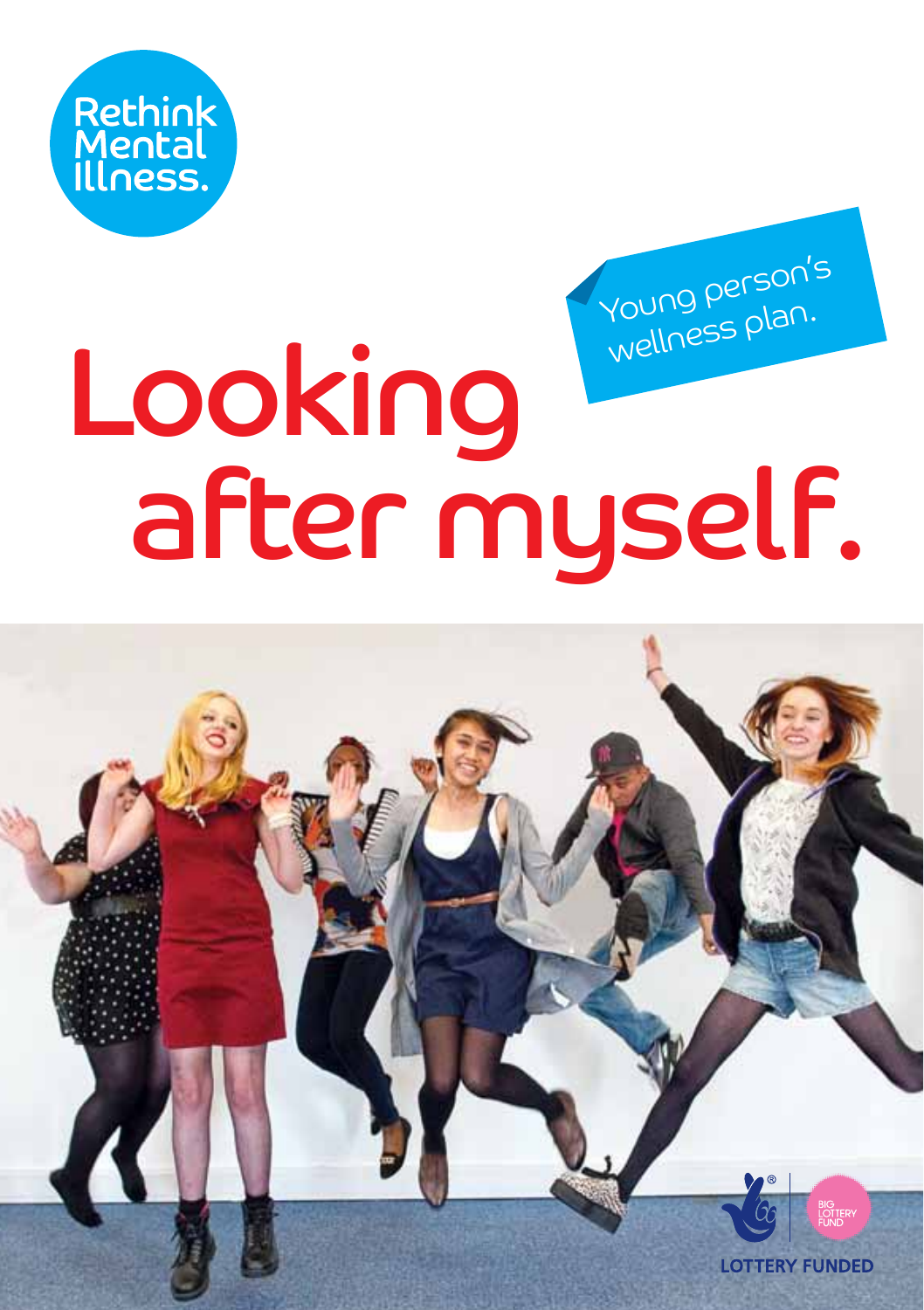Working together to give young carers a voice. www.childrenssociety.org.uk/youngcarer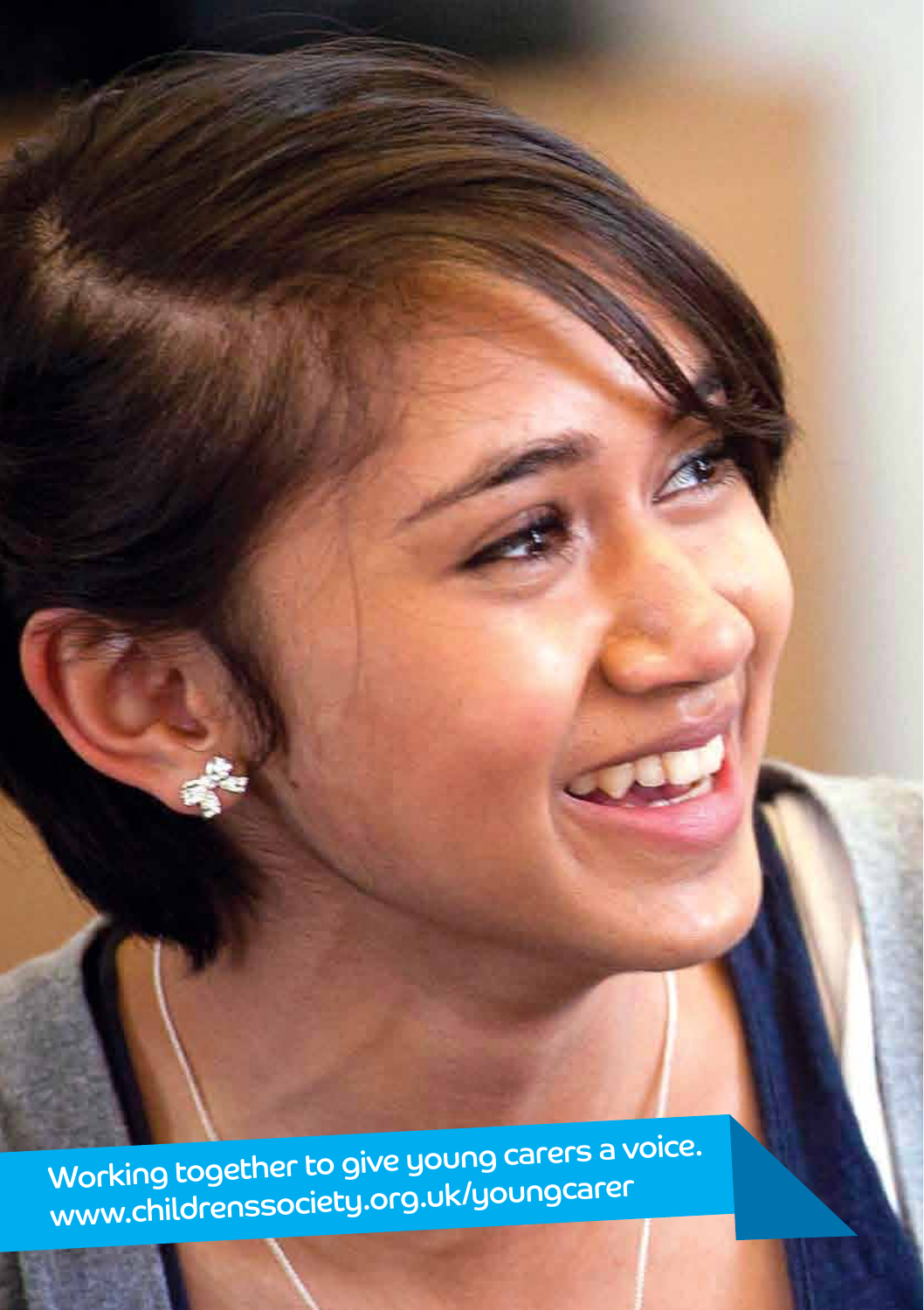#### **Contents**

- 4. Introduction
- 6. What is my caring role?
- 9. What do we mean by 'well' and 'wellbeing'?
- 10. Feeling good when things are going well
- 12. When things don't feel so good and how do I know when things are difficult?
- 14. How do I manage these difficulties?
- 16. Recognising triggers
- 19. More about triggers
- 20. Where do I go for support?
- 21. How can I make myself feel better?
- 22. What does not work… for me?
- 24. How will I know when things are getting better?
- 25. Planning for when I need a bit more support
- 26. My contacts

This resource was produced by Rethink Mental Illness for Young Carers in Focus in partnership with:

















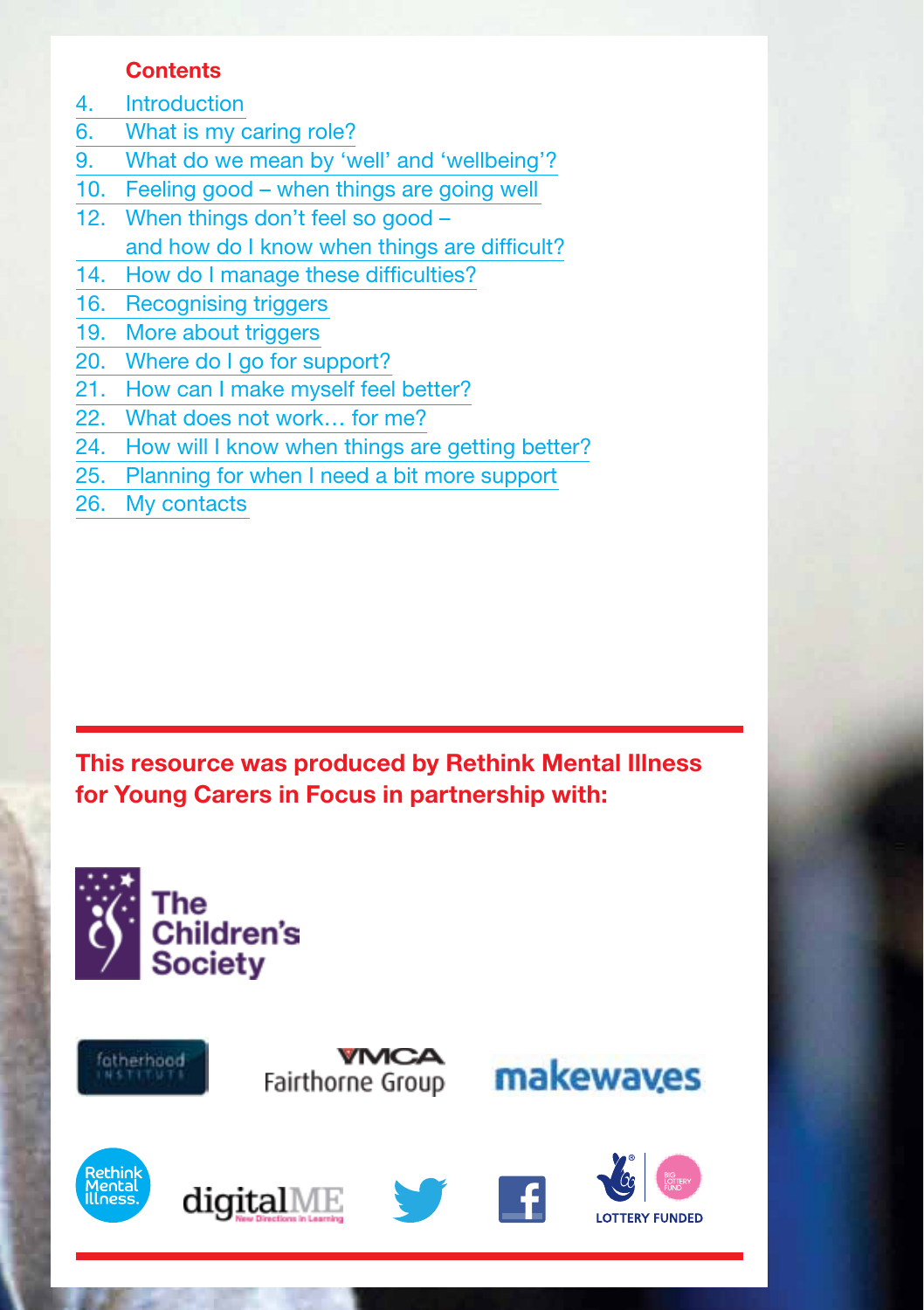#### Introduction

As a young carer you will often find yourself looking after someone else in your family. Being a young carer can be challenging and everyone needs a little support and time out, just to be themselves and relax.

This booklet will help you think about and develop some useful ways of coping. It can remind you where to go when things aren't going so well and realise it is okay to ask for help or support for yourself. It helps you to explore your caring role and what you feel is good and not so good about it.

The title 'Looking after Myself' is not about being self-centred or uncaring. It simply means that you are allowed and have the right to take care of yourself and recognise the pressures that you can face as a young carer.

It can take time to put a plan like this together, and it might help you to do this with someone you feel is able to support you (so, this could be a project worker, teacher family member, friend). You can also add to, or adapt this plan at any time in the future.

Keep using the things you explore in this booklet. Don't just fill it in and forget about it – it will take a little time to form new habits and get into new ways of thinking and that's how your family and project worker can support you!

Most of all enjoy taking the time out to think about how you can look after yourself.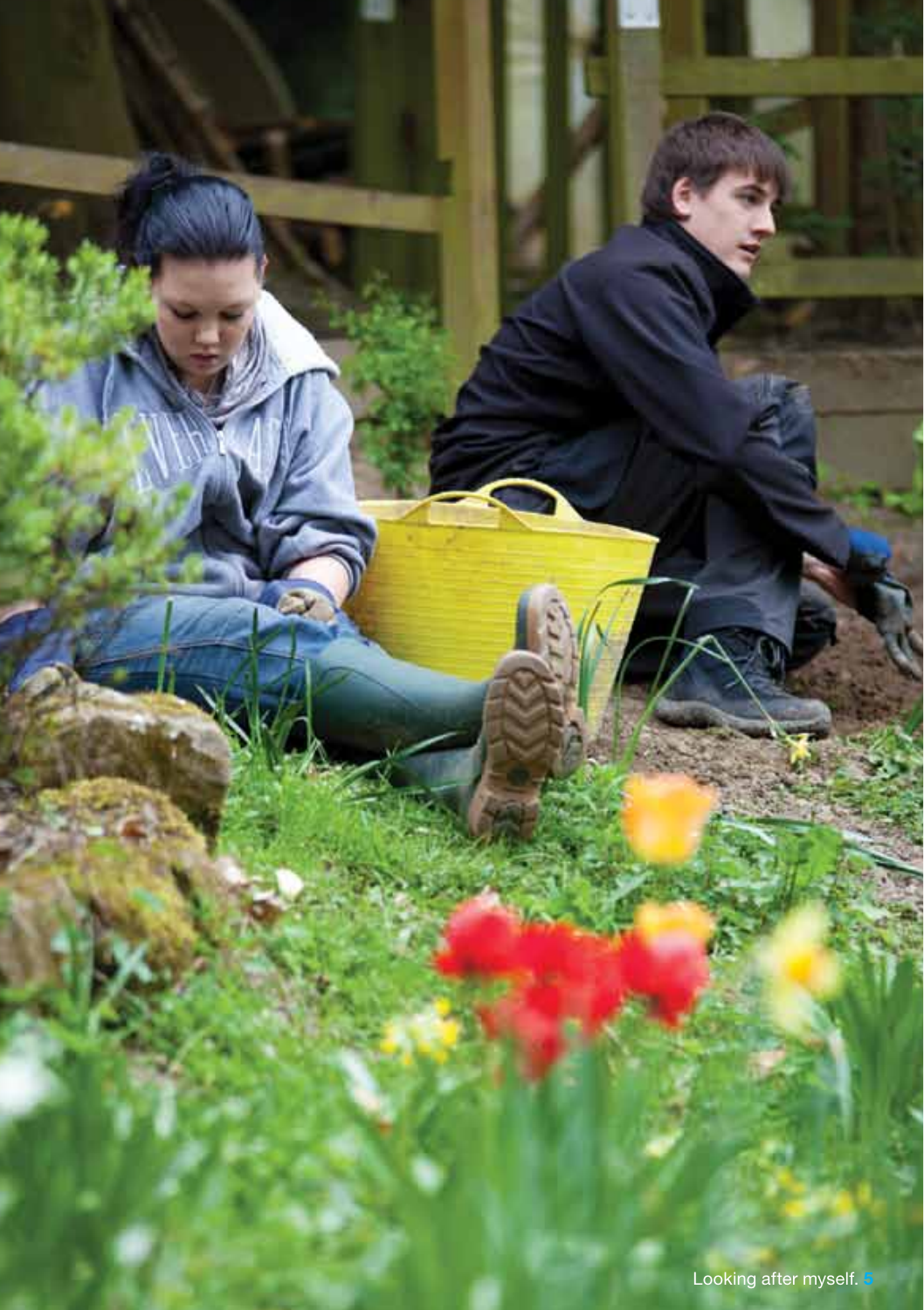# What is my caring role?

The person I help care for is:

I help care for them because:

If you are caring for a parent, brother or sister, it can be hard to find the time to look after yourself as well. The 'Looking After Myself' plan helps you to think about how to do this, and who can help. It can also help you to get to know yourself better – so that you know what things are like when they are going well, or not so well.

You might want to think about sharing this plan with someone you trust, or someone who could support you to put this plan into practice.

> It is really important for you to look after yourself.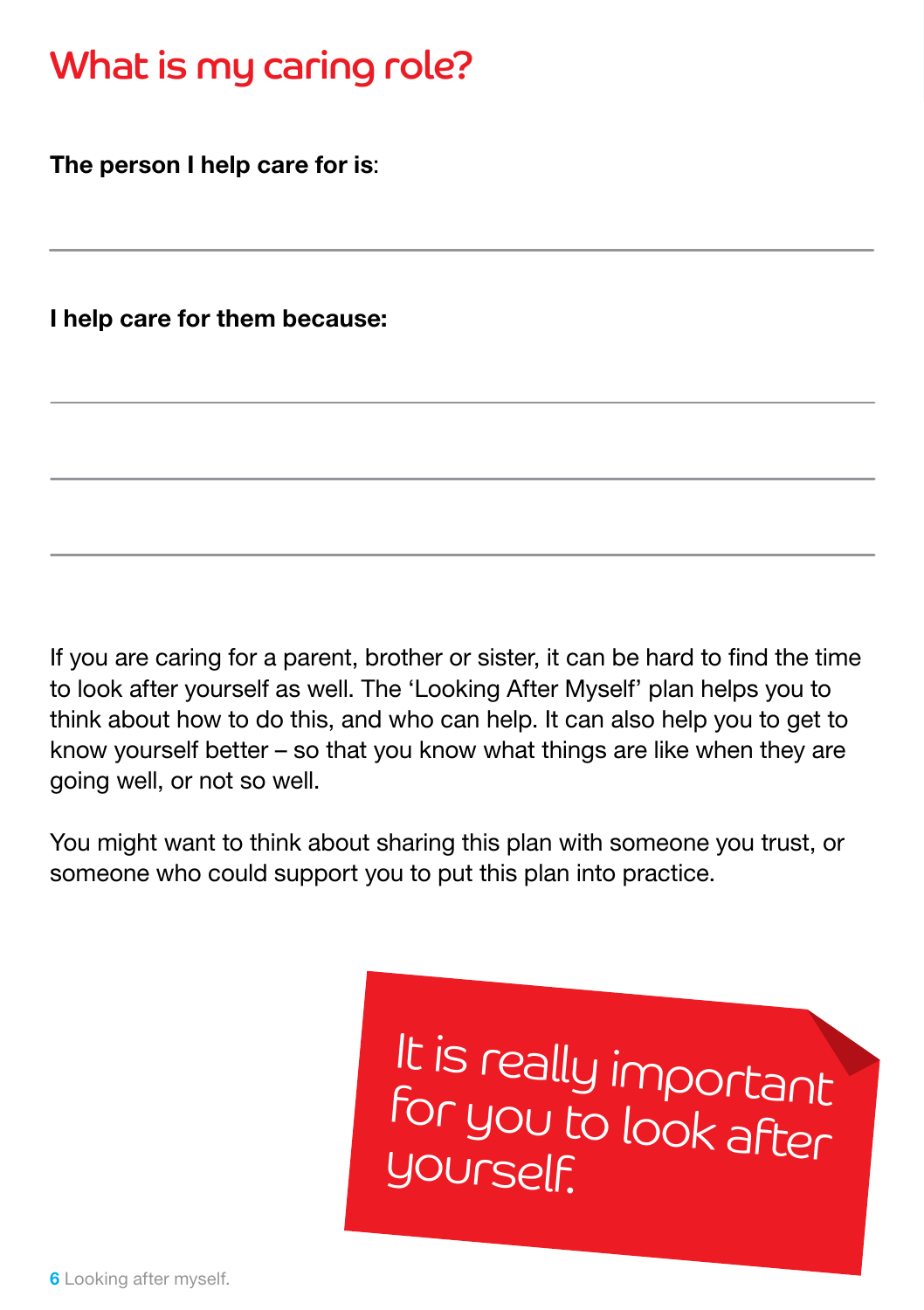

Now have a think about how you feel about caring. What is good and what is not so good? Use words or pictures.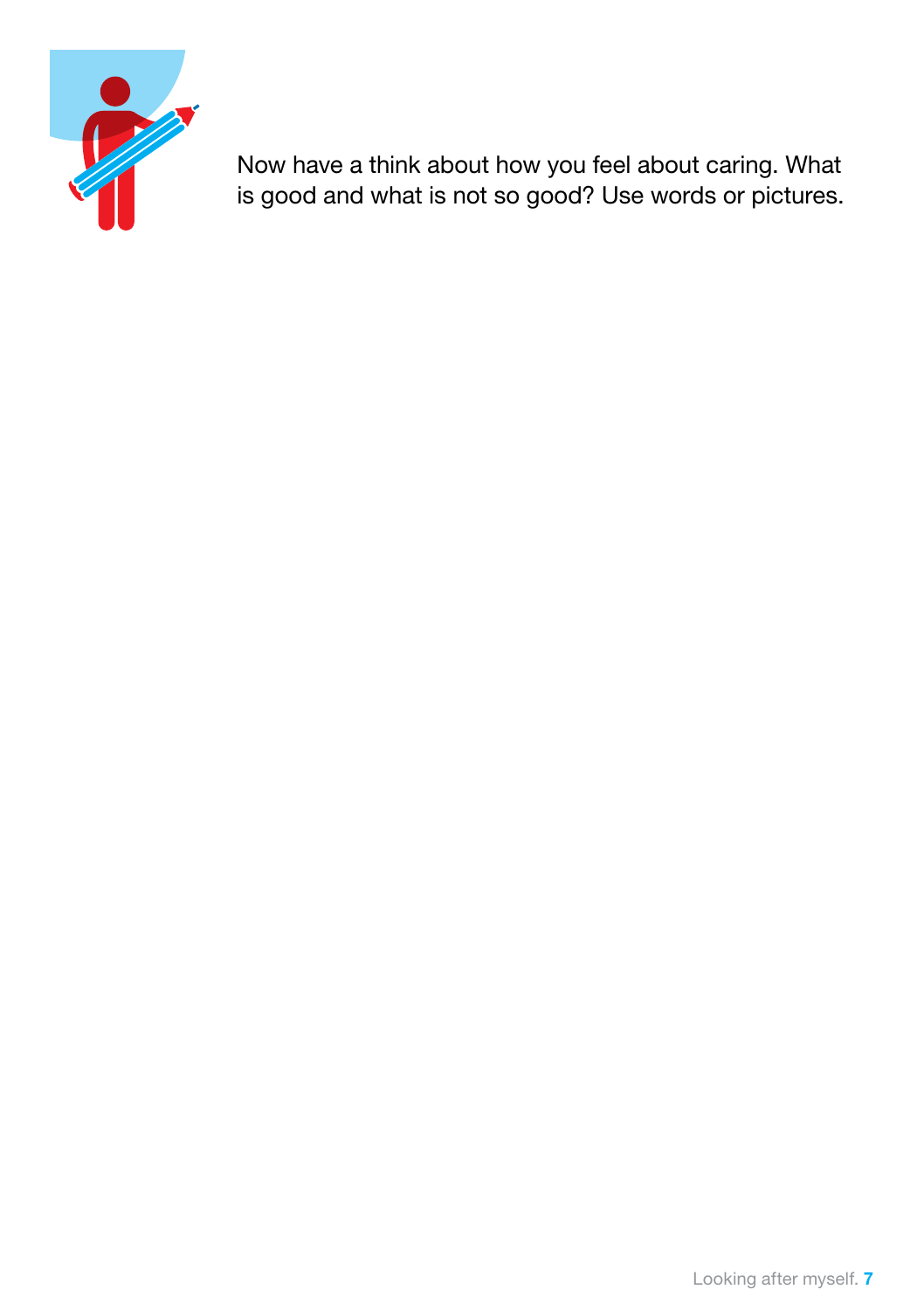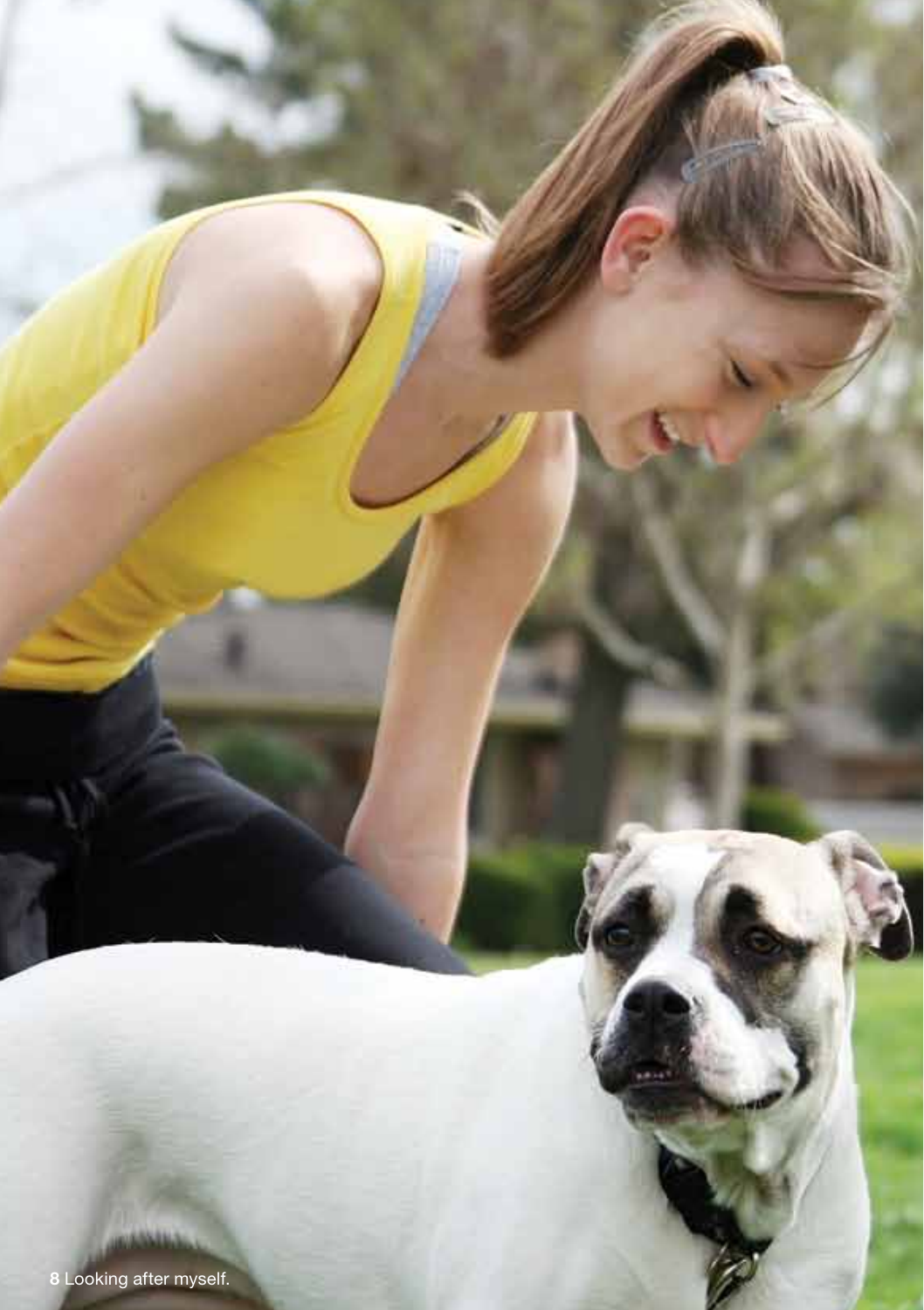## What do we mean by 'well' and 'wellbeing'?

We use the word 'well' throughout this plan. Whether or not you have a physical or mental illness, we mean feeling that you have a sense of positive wellbeing when we say 'well'.

Wellbeing can include:

- Feeling good.
- Being able to do the things that mean something (are important) to you.
- Feeling in control.
- Having the resilience to 'bounce back' if things go wrong, or change (with some additional help/support if you need it).

'Wellbeing' is different for everybody, and people will do many different things to keep themselves feeling well. These could include:

- Talking to someone.
- Doing some exercise (or physical activity).
- Taking a break (going for a walk, listening to some music, reading a book, watching a film).
- Trying some relaxation techniques.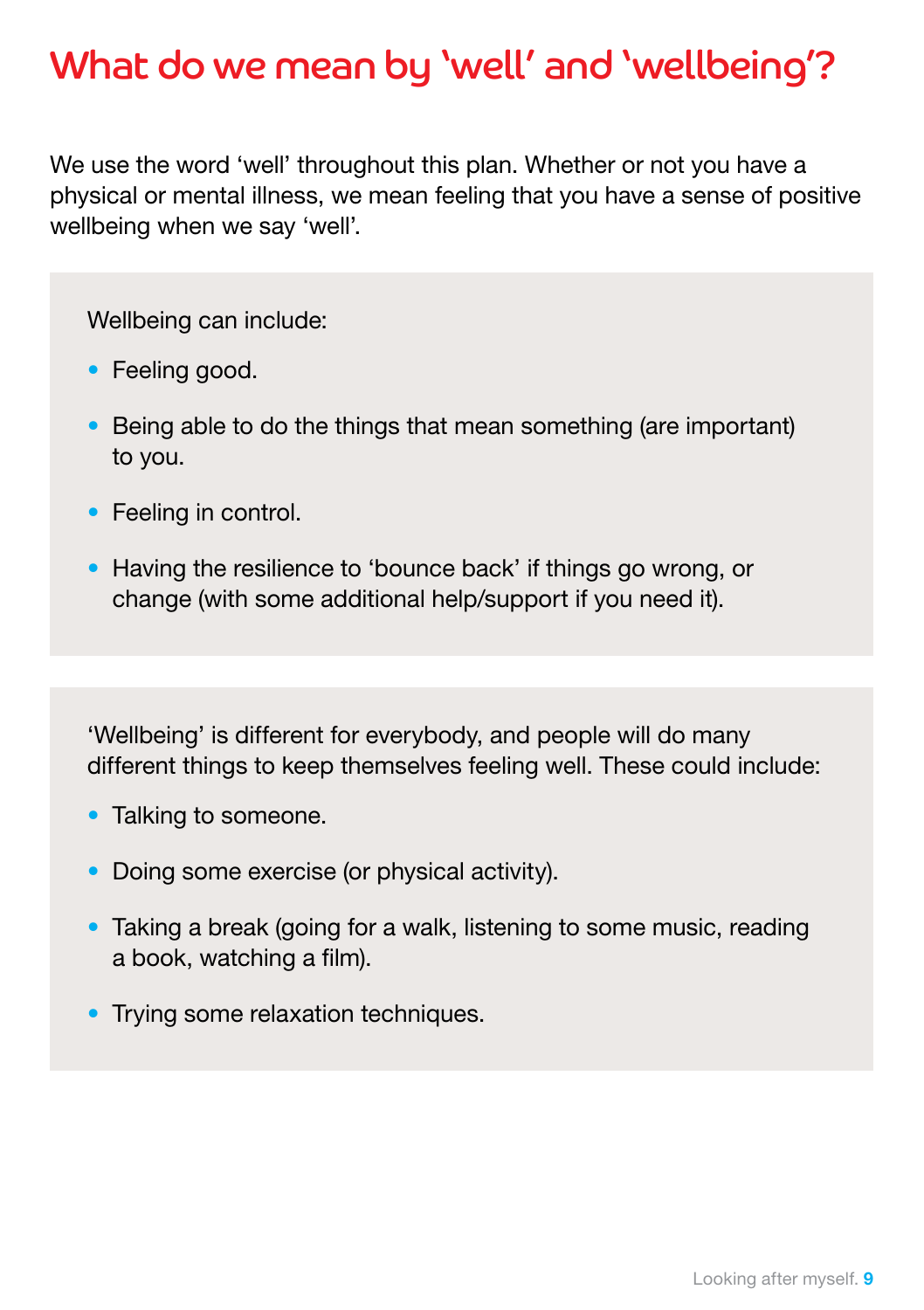# Feeling good



#### Daily life

Describe how you are when things are going well, using any words that come to mind to describe how you feel, what you like to do etc.



Put together a box of 'favorite things' that help you to stay calm and feel happy – this could include some music, a film, a good book, photographs of family/ friends. In fact, anything that makes you smile!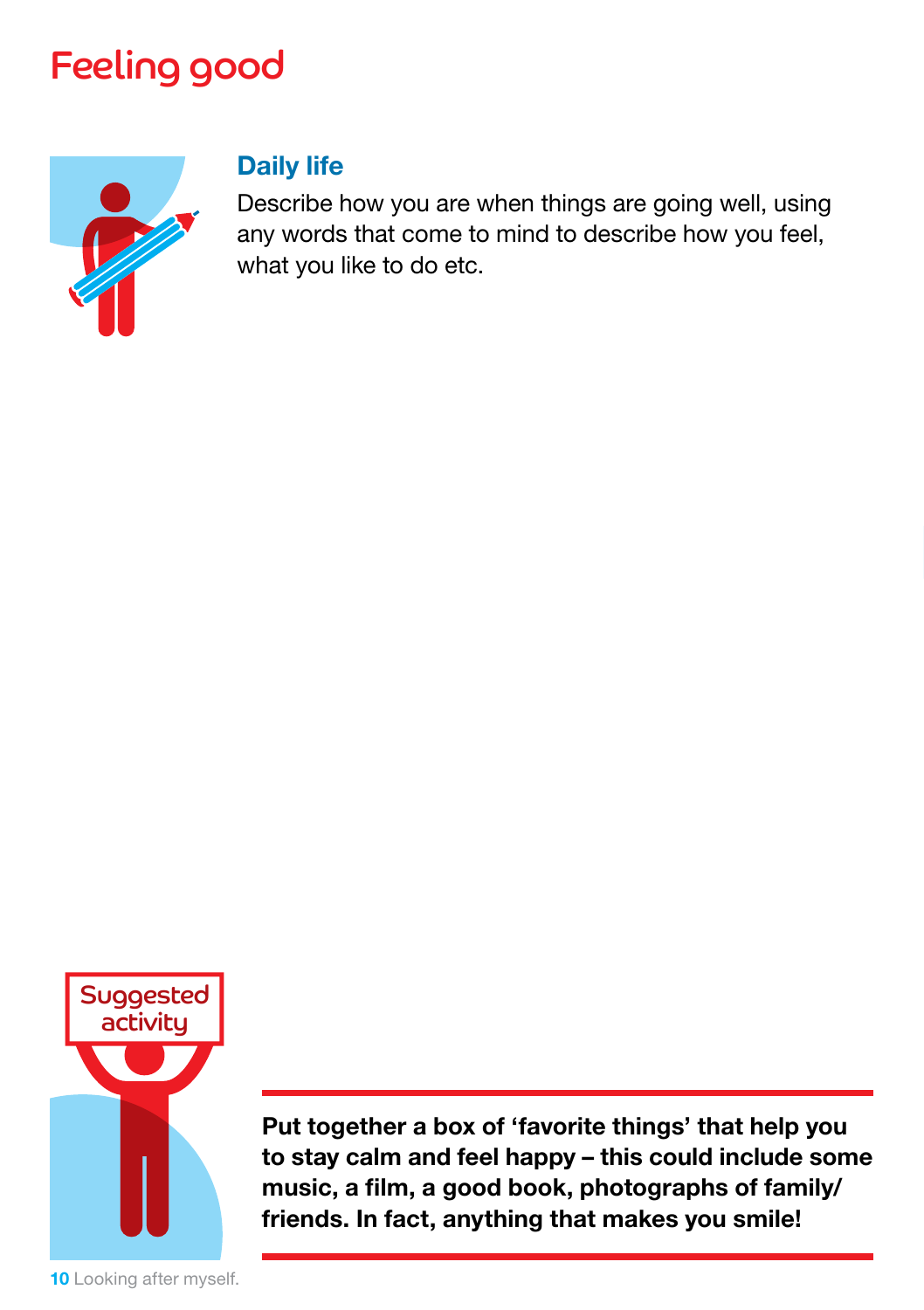Think about what helps you to stay on top of things – it's important to think about the day to day (possibly small) things that you do that make you feel well or help you to stay on top of things.

These could include:

- Eating well (3 meals a day).
- Taking a few minutes for yourself when you need to.
- Seeing friends or spending time with your family.



The things that make me feel calm, focused and happy are: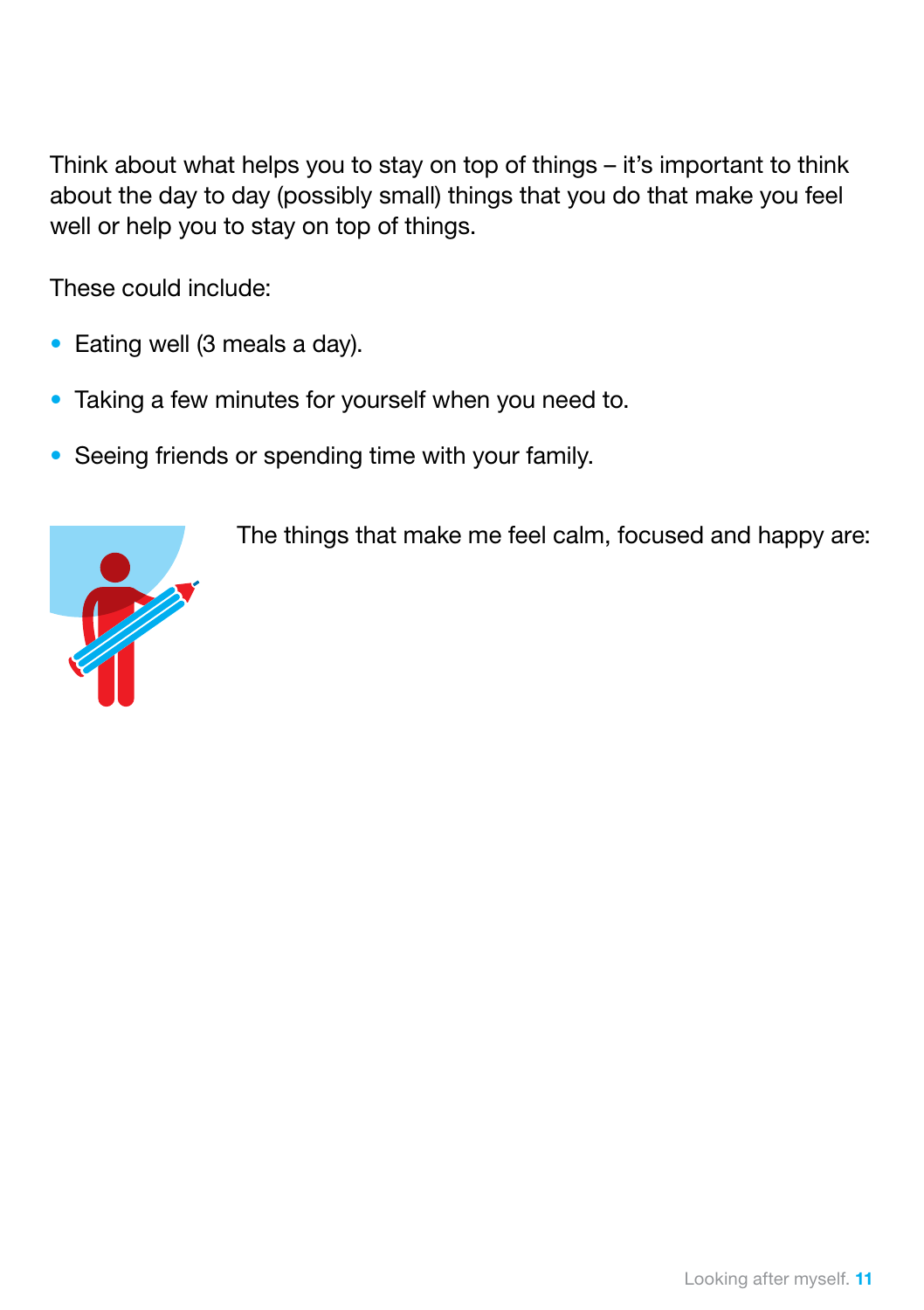#### When things don't feel so good – how do I know when things are difficult?

#### Early warning signs

There might be thing that you notice that 'alert' you that things are not going as well as usual. Your early warning signs could include things like:

- Your sleep pattern becoming disturbed (or changing).
- Feeling more irritable or 'snappy' than usual.
- Feeling sad, anxious or worried more than usual.
- Physical signs (being more tired than usual, noticing you have lots of aches and pains).

It can be helpful to think about and recognise these signs in yourself, so that you can include in your plan how to deal with them.



Draw a 'mind map' of the things that you do when you feel stressed and identify the ones that help – this means you can do more of the helpful ones instead of doing things that don't make you feel any better.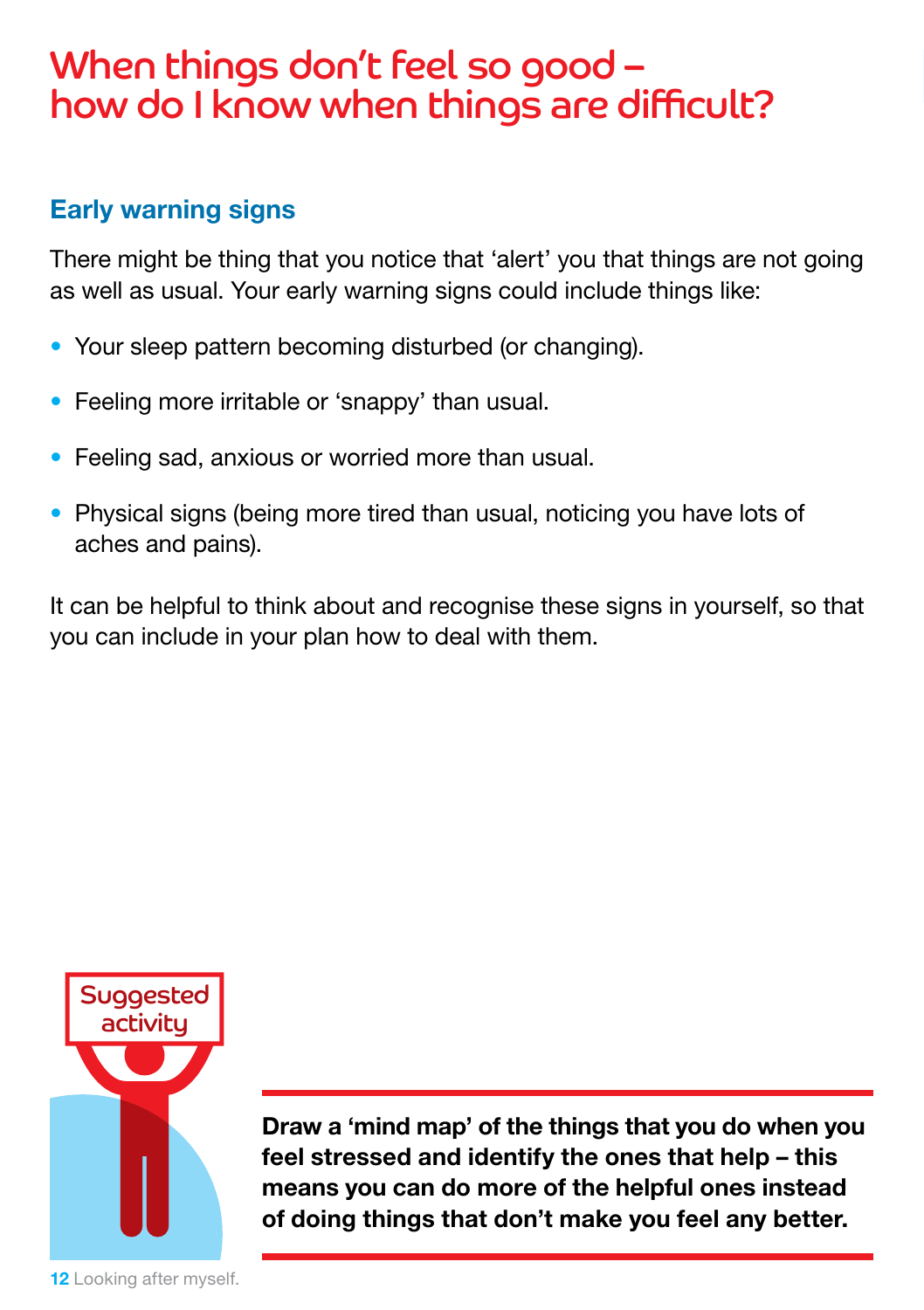

Think about a couple of times when things have not been so easy – what happened during that time and what made things difficult? How often do these things happen? Use words or pictures.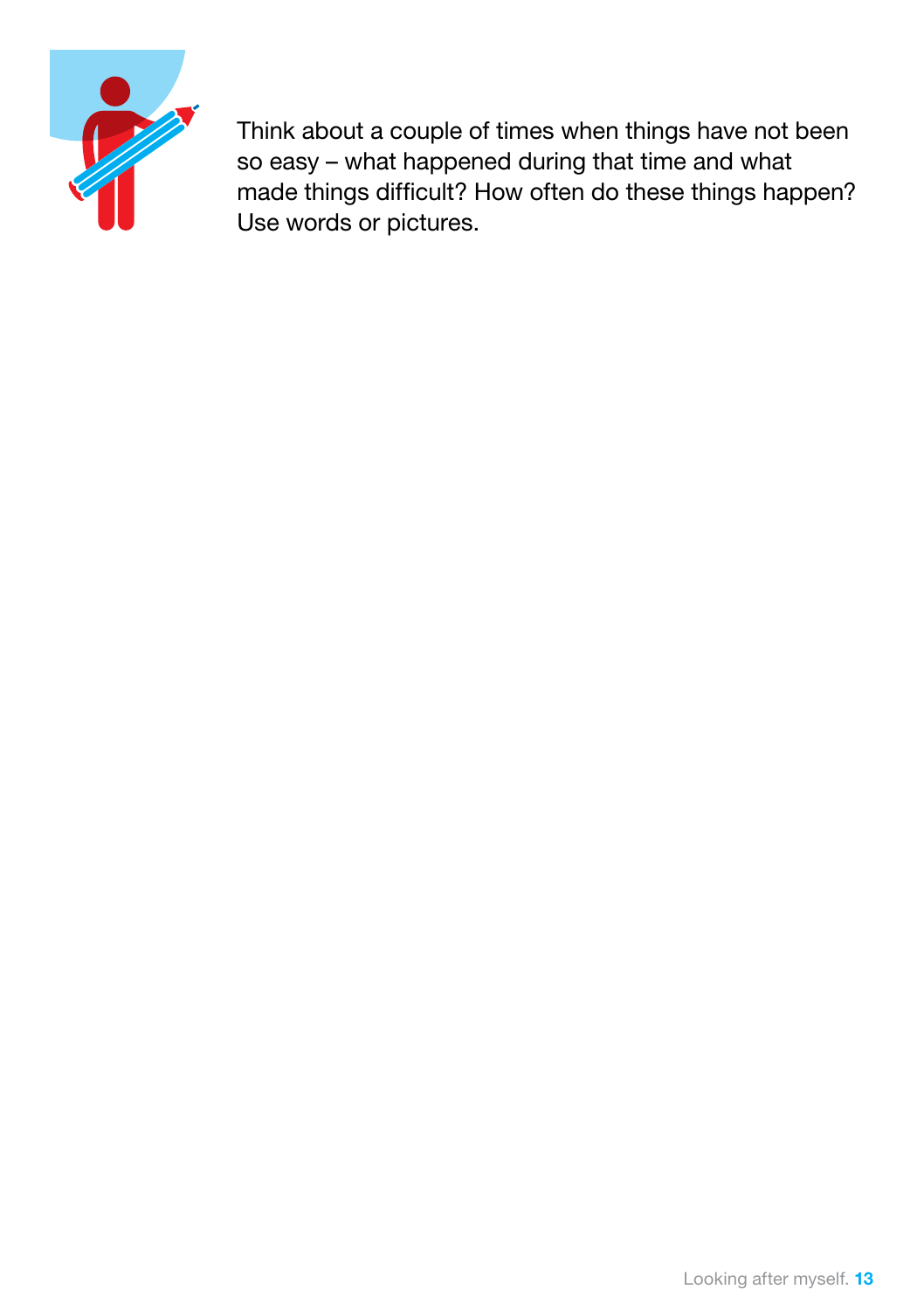## How do I manage these difficulties?



Think about the times you talked about on the previous page. When things are difficult how do you cope? Don't worry if you feel you do not cope well at the moment. We'll look at ways of helping you do this later on in the booklet. Use words or pictures.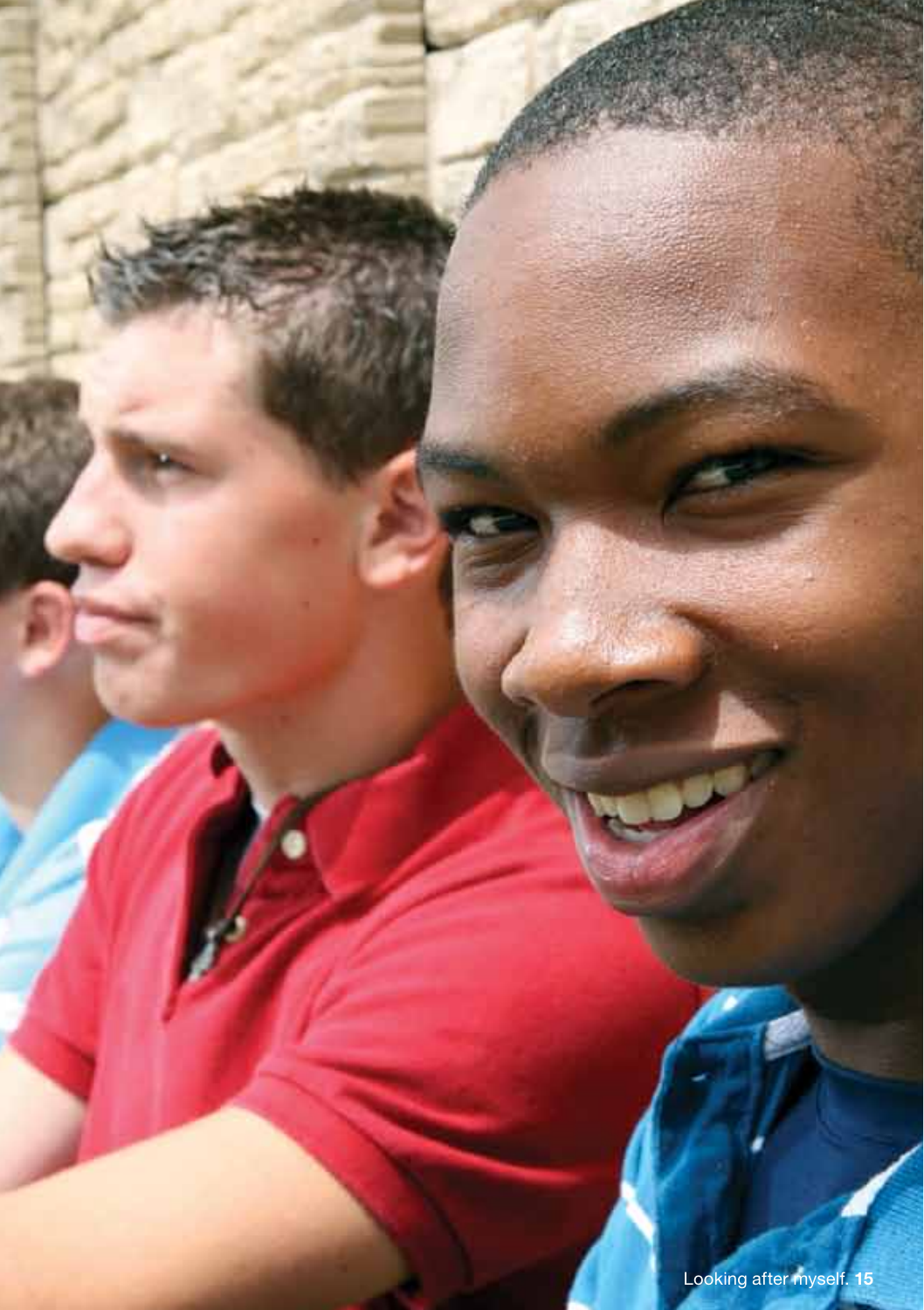### Recognising triggers

There are many things that happen in our lives that can affect the way we feel. These 'triggers' could be related to your caring role or other areas of your life – having to take on more responsibility, problems at school or work, arguing with the people close to you etc.

We all have different triggers, and it can be helpful to know what yours are.

It might be helpful to ask someone who knows you well what they think your early warning signs might be – they may pick up on things that we do not always notice ourselves.

How about making a plan of what you can do when you notice any early warning signs that might mean things are not going so well?

The table headings and examples opposite can help you with this.



You might want to share what you have learnt about your early warning signs with someone.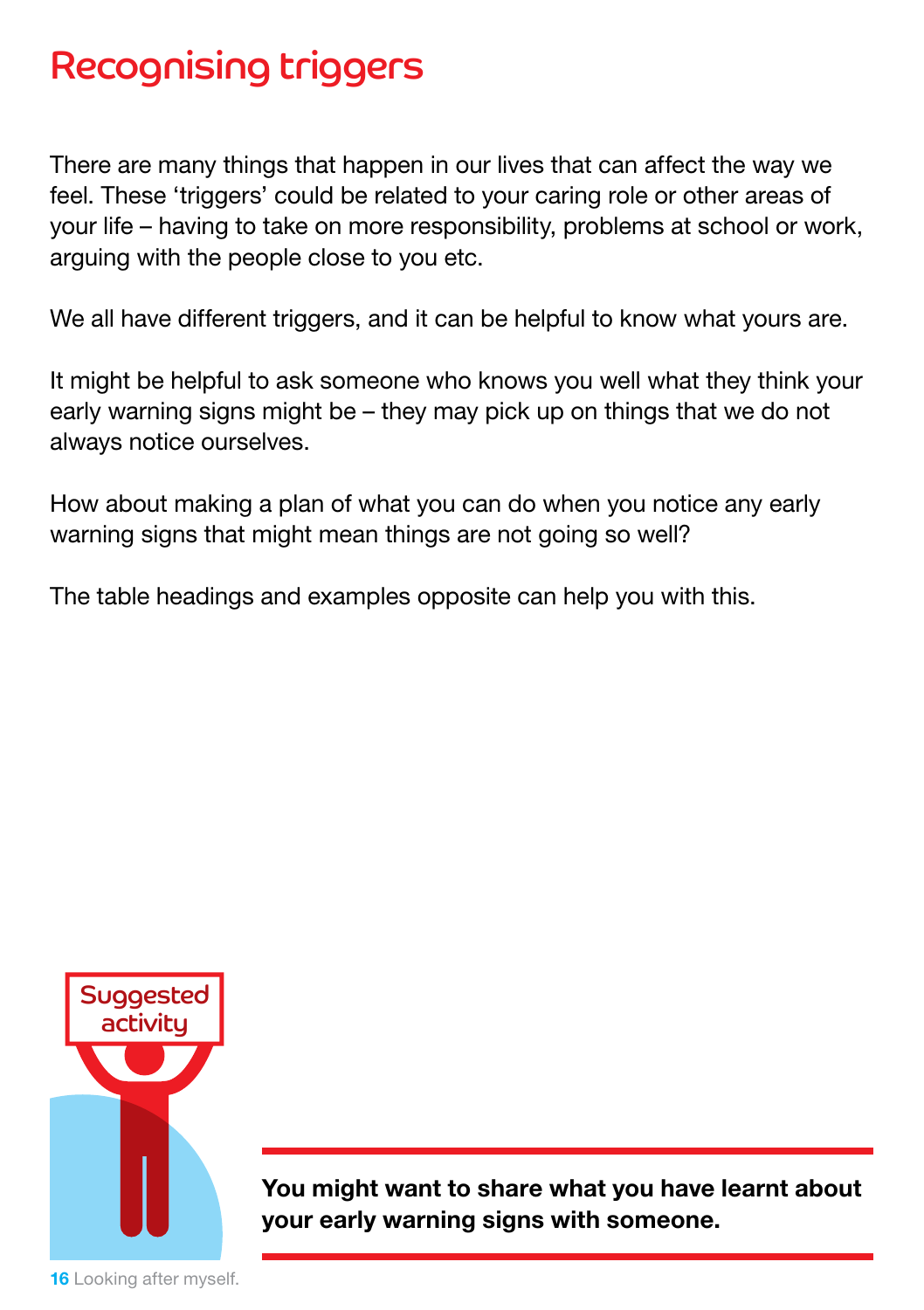| <b>Early warning sign</b>                                                    | <b>How can I deal</b><br>with this?                                                                                    | Who might I want<br>to speak to?      |
|------------------------------------------------------------------------------|------------------------------------------------------------------------------------------------------------------------|---------------------------------------|
| Feeling anxious and<br>being quite snappy<br>(short tempered) with<br>others | • Try to work out<br>what has made me<br>feel like this (has<br>anything changed?)<br>Tell someone how<br>I am feeling | • Project worker<br>Teacher<br>Friend |
|                                                                              |                                                                                                                        |                                       |
|                                                                              |                                                                                                                        |                                       |
|                                                                              |                                                                                                                        |                                       |
|                                                                              |                                                                                                                        |                                       |
|                                                                              |                                                                                                                        |                                       |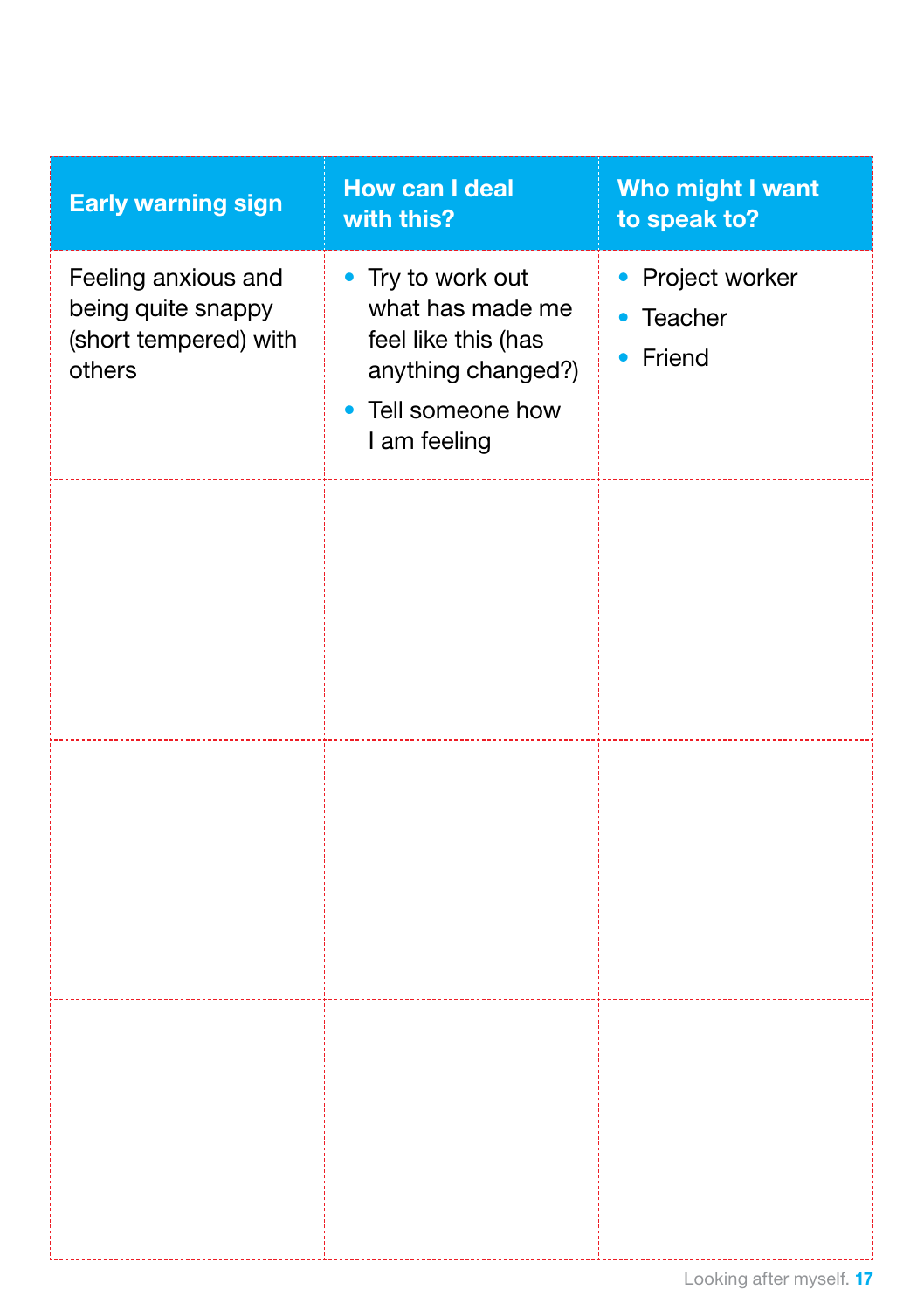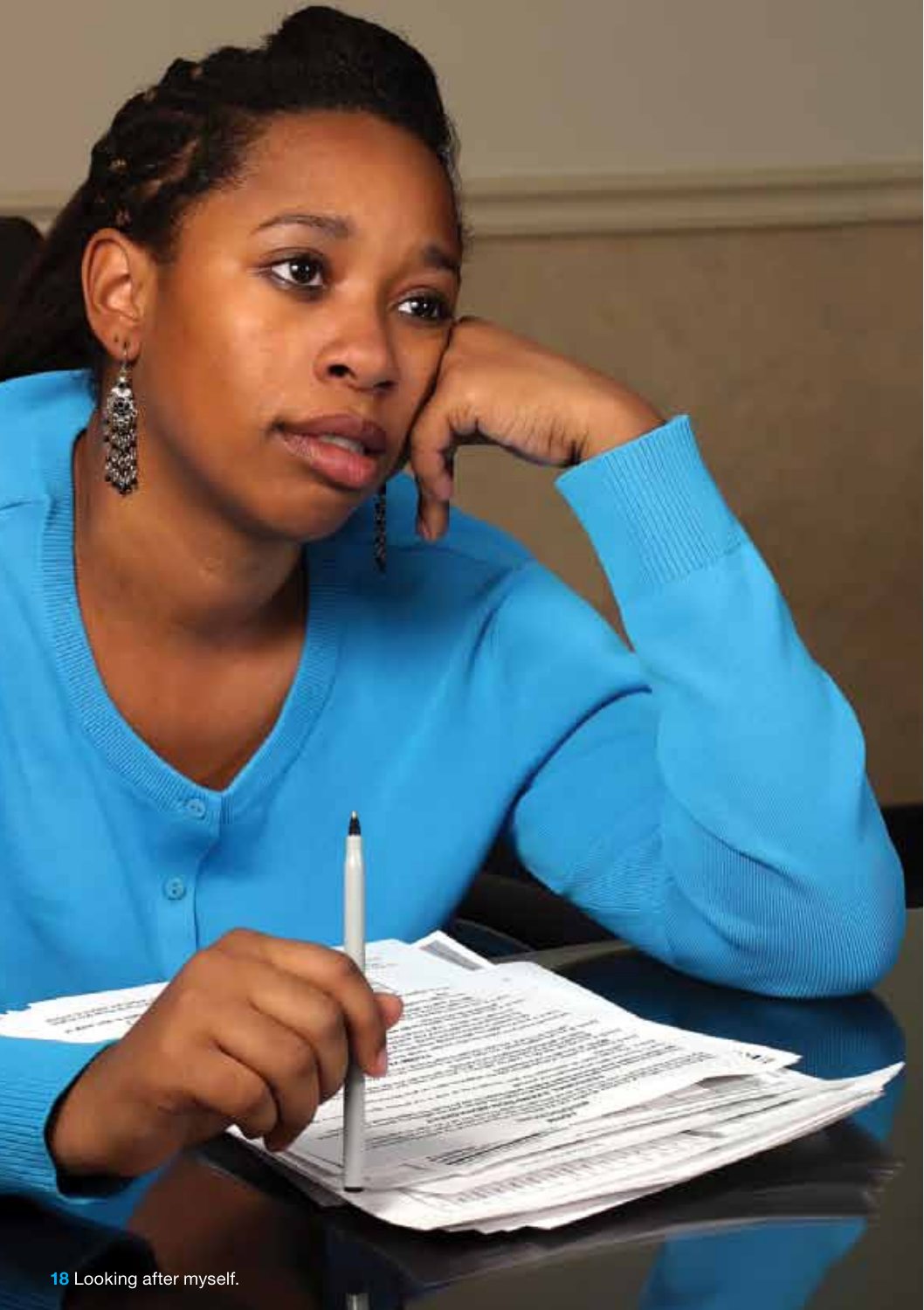#### More about triggers

There are many things that happen in our lives that can affect the way we feel. These 'triggers' could be related to your caring role or other areas of your life – having to take on more responsibility, problems at school or work, arguing with the people close to you etc. We all have different triggers, and it can be helpful to know what yours are.

If you are able to identify your triggers, you can also think about how you can deal with them so that they don't affect your wellbeing too much. You might:

- Think about what has helped to deal with a particular situation before.
- Think about what you need or want to happen do you need some additional support, or some information that could help you to deal with the situation and cope better with what is happening/how you are feeling about it.
- Talk to someone about what is making you feel that you are not coping as well as usual.



#### **REMEMBER**

Everyone's wellbeing and how they feel can go up and down, and this isn't always a sign of a mental illness. However, if how you are feeling is having an impact on your day to day life (especially if it is stopping you from doing the things you usually enjoy) or you are worried about how you are feeling, you should always tell a trusted adult and you could go to see your GP. They will be able to help you if you need more support. Looking after yourself and your wellbeing will also mean you are able to support the people around you better.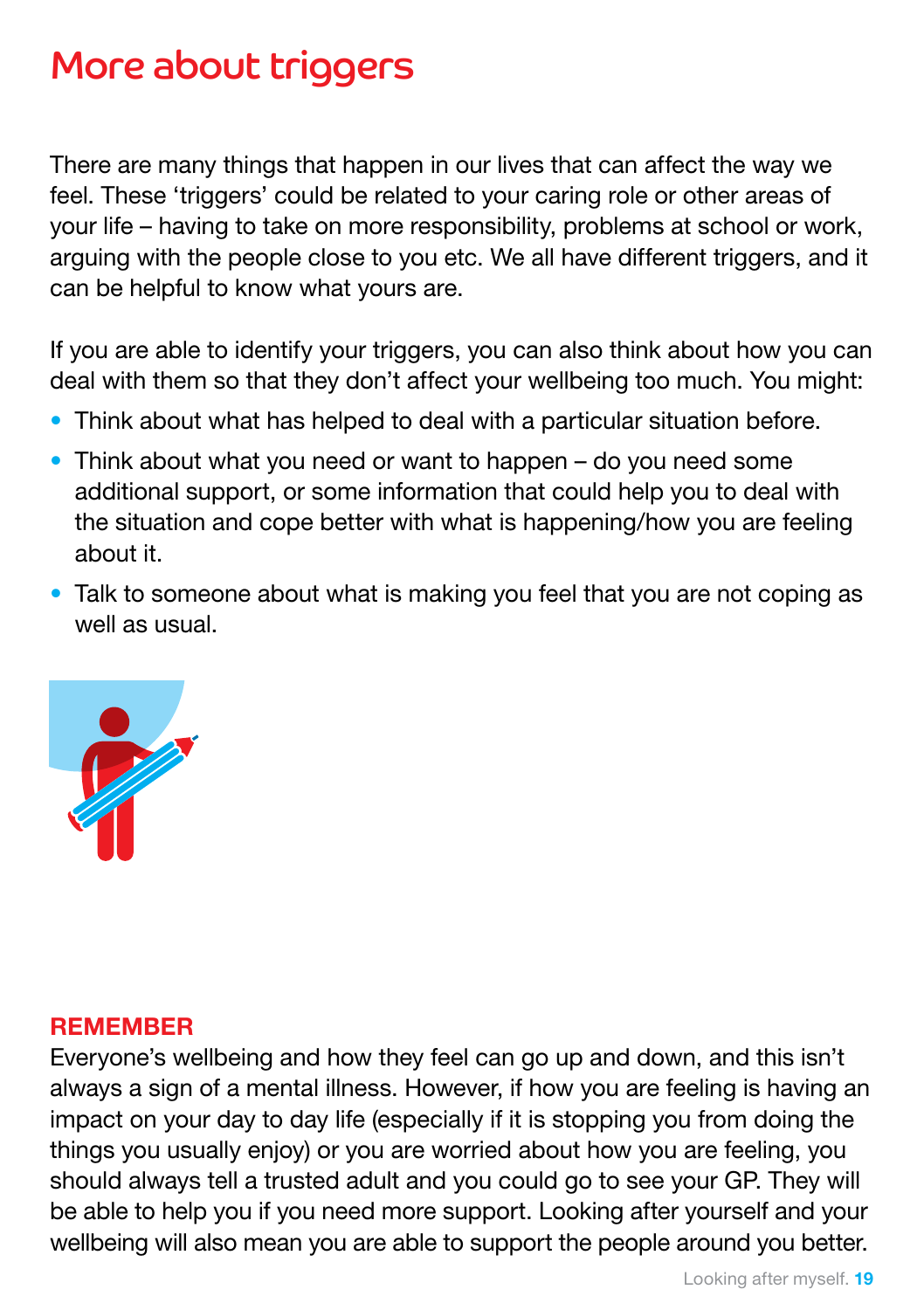## Where do I go for support?

All people at some time in their lives will need some support whether it is a lot or a little. Think about who you can go to when things are difficult. Perhaps you could talk to someone you trust like your project worker, a wider family member or friend.



Use words or pictures to make a note of them below.

Think about your circles of friendship – who is around to support you?

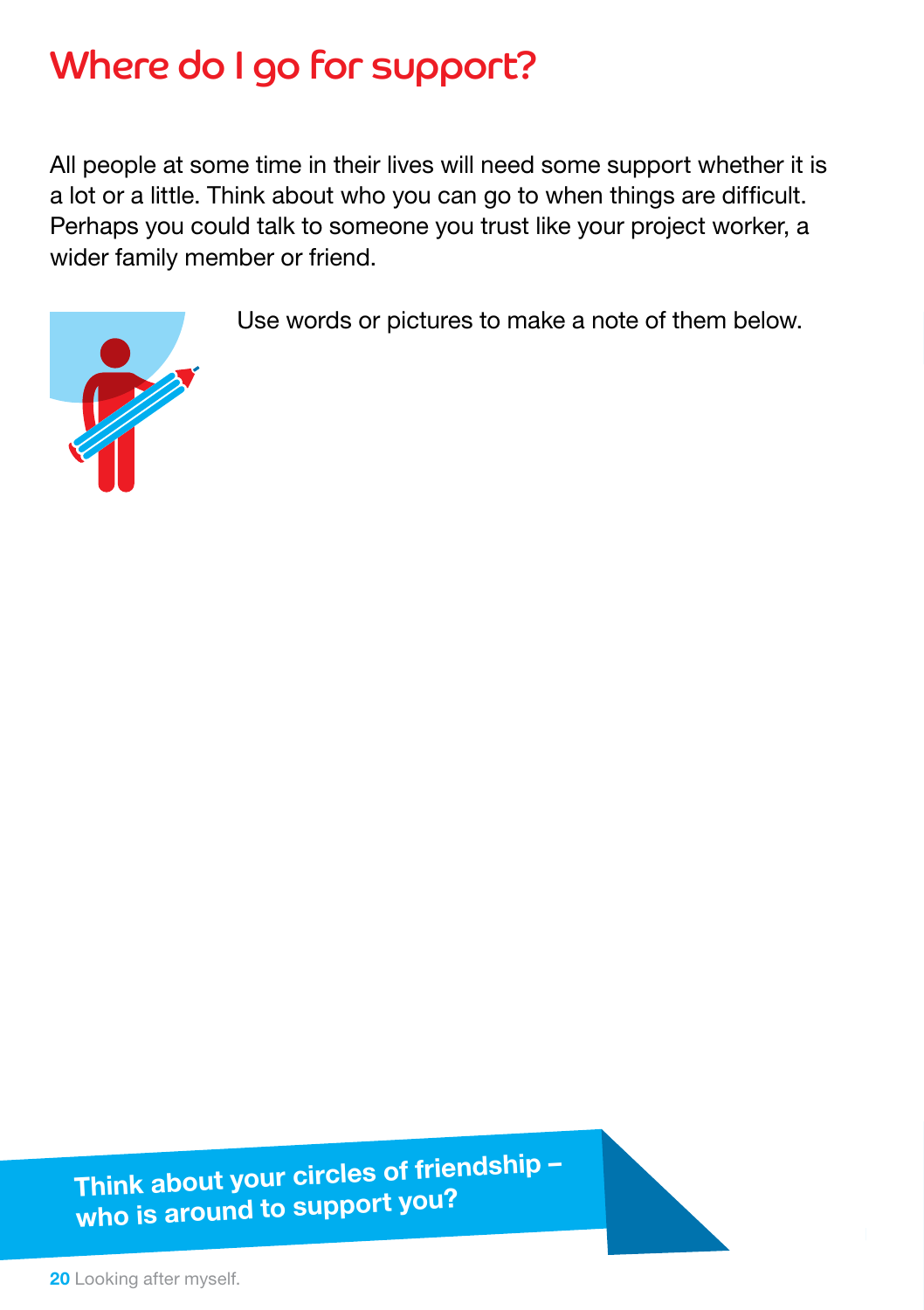#### How can I make myself feel better?

As well as talking things over with someone you trust there are other things you can do to relax and/or make you feel happy. Have a think about the things you enjoy and how you can fit them into your life. Remember to do these things regularly to build a routine and not just when things are difficult.



Use words or pictures to describe them.



Visit www.mindfull.org for some free interactive self help tools to help boost your self awareness.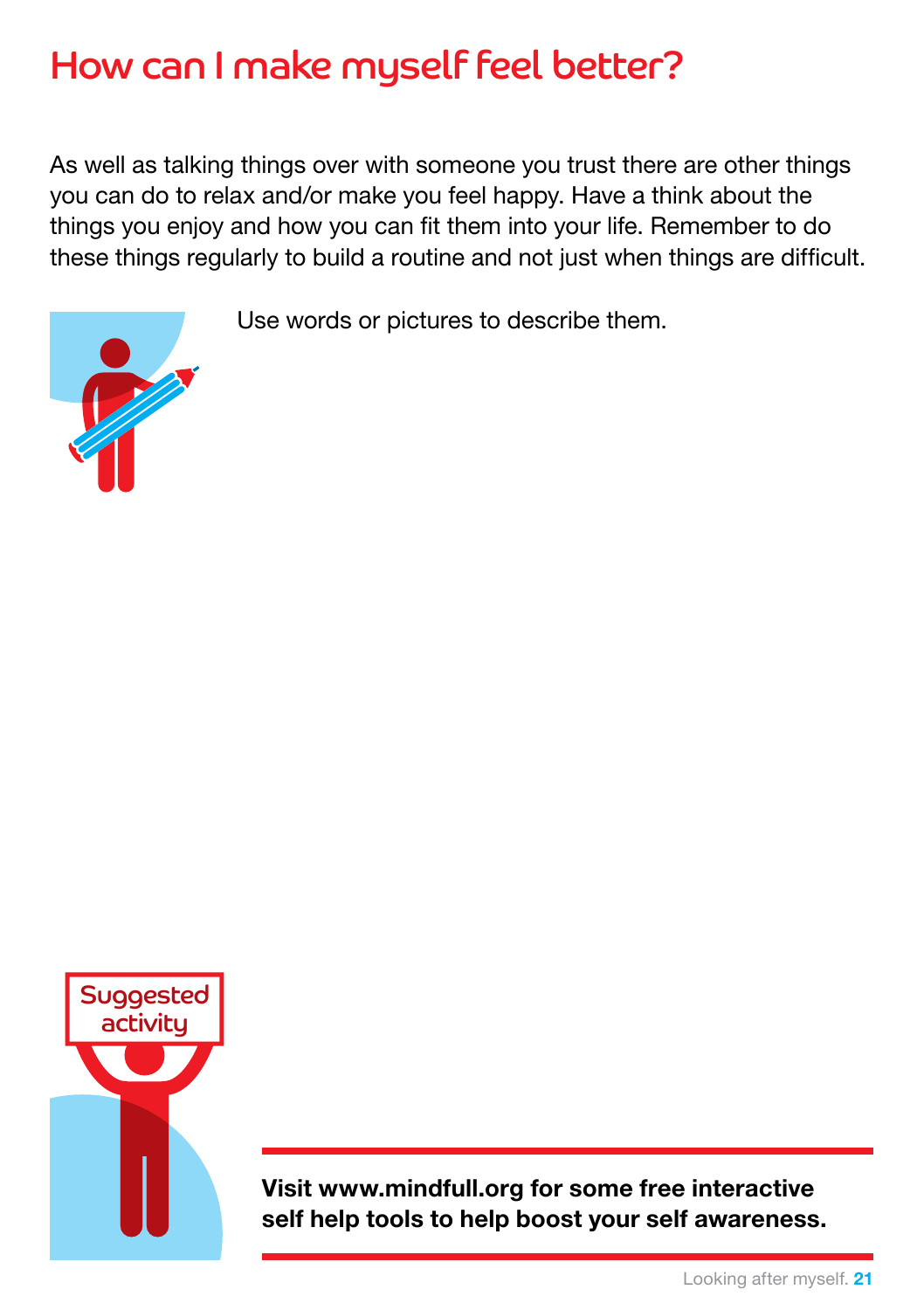#### What does not work… for me?

Some things that people suggest to make us feel better don't work as we are all individual and have different tastes and preferences. You might also find that some things that usually help you feel better don't always work. It can depend on how you feel and what you need at the time.

Sometimes we know what doesn't make us feel better and can even make us feel worse. Think about what doesn't make you feel better. This might be things that you do yourself or that other people do. You could think about a time in the past where you felt you didn't have the right support.



Use words or pictures to describe.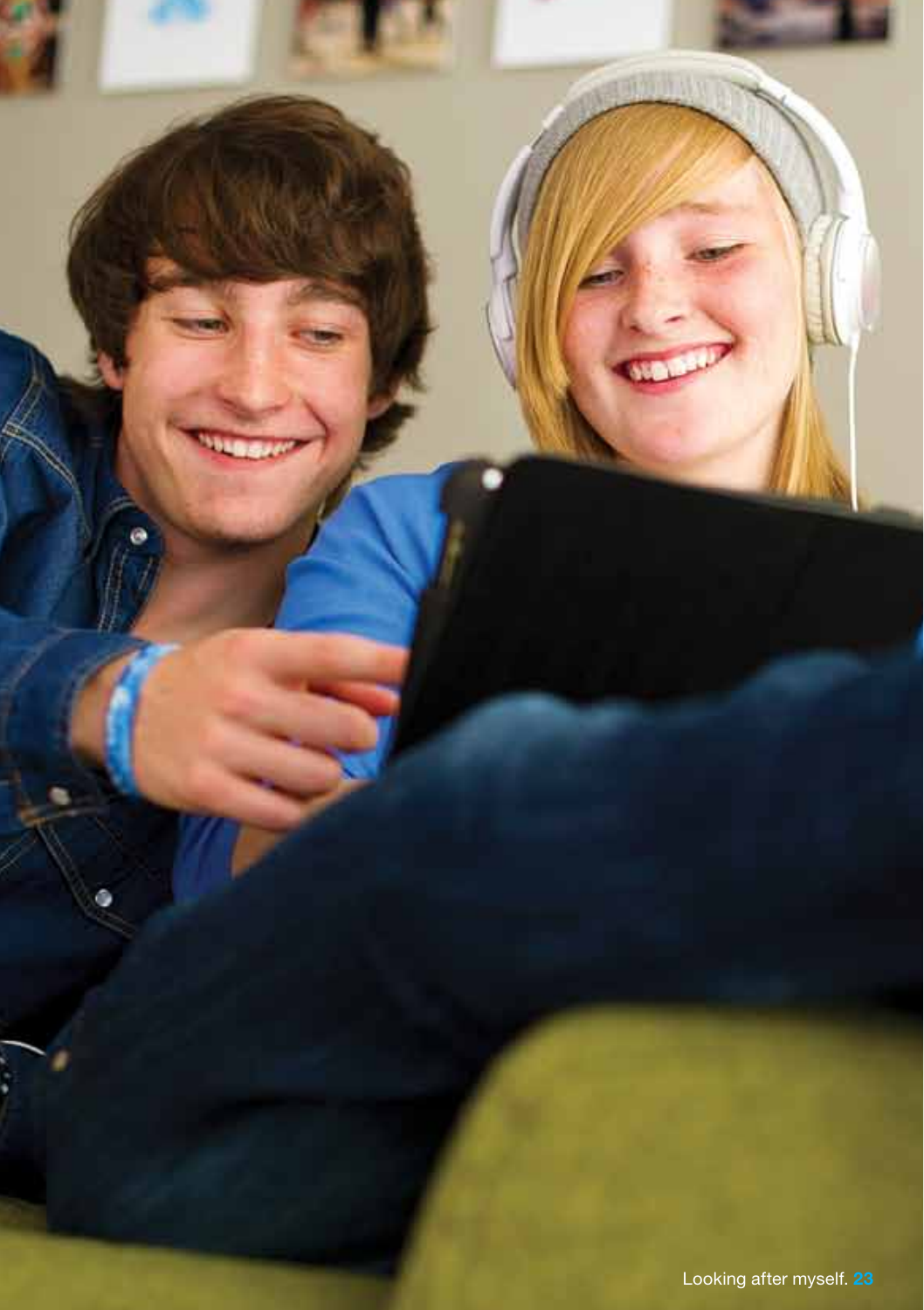#### How will I know when things are getting better?

If we have been through a difficult or rough patch in our lives there will come a point where things will not seem quite as bad. The situation may have calmed down, life will seem less chaotic or you will feel less stressed, worried or angry.



Using words or pictures note in the space below what you would see around you or how you would feel when things seem to be getting better.

Make a pledge: promise to take some time out for yourself on a regular basis to do something you enjoy!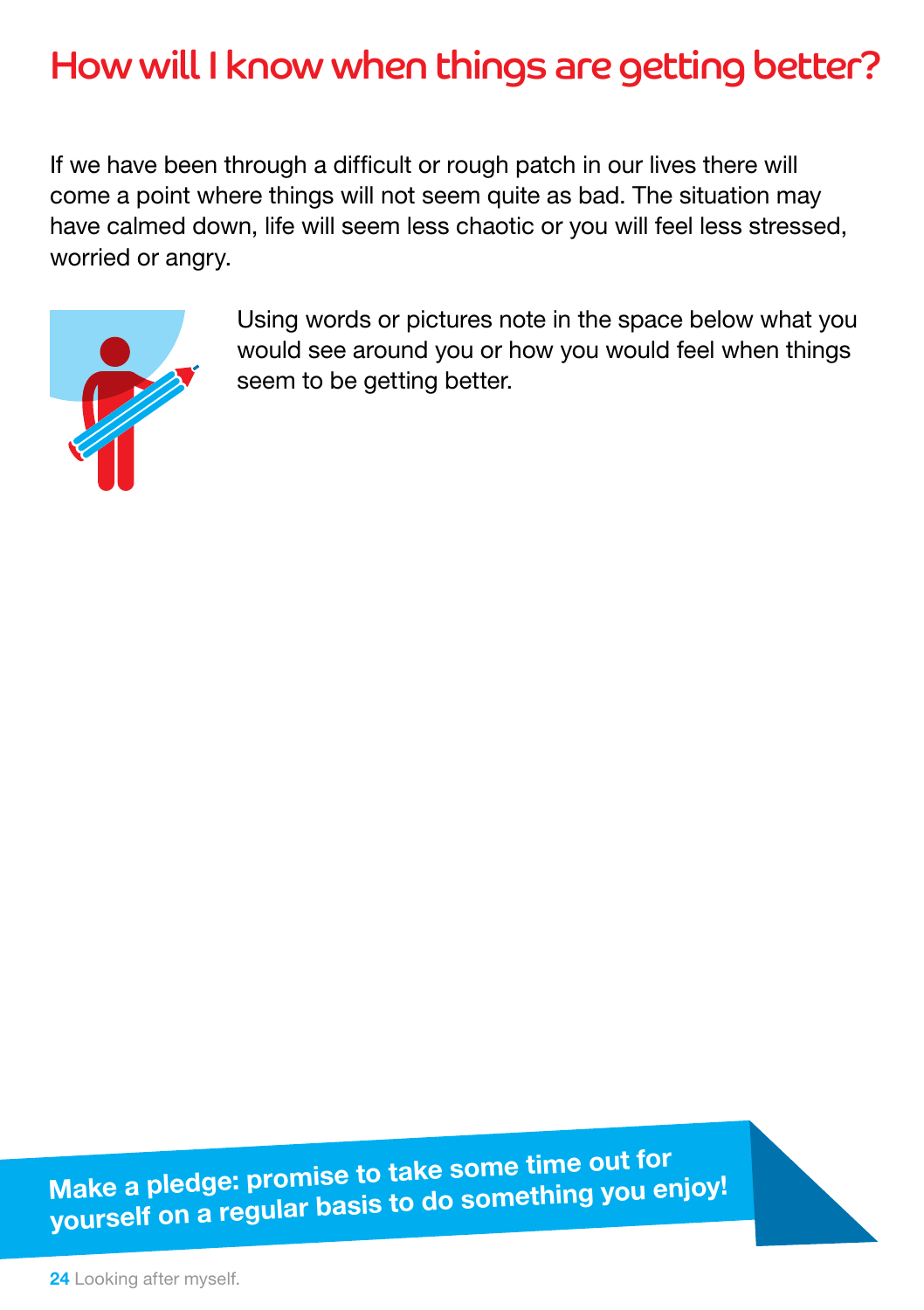## Planning for when I need a bit more support

This page is designed to help you to identify what you can do when things are difficult. You may want to share your plan with a trusted adult, or you can take out this page and put it on your wall or somewhere that you can easily find it. We have given you some examples to start you off below:

- 1. Talk to your project worker if you are worried about how you are feeling.
- 2. If you are feeling unwell yourself, talk to a trusted adult or plan to see your GP.
- 3. Look back over the pages in this booklet where you identified the things that help you to feel better – you could try doing some of these things... go for a walk, listen to some music, watch a film or find something to do that you enjoy.
- 4. If you are worried and need someone to talk to you could call Childline (on 0800 1111) who offer help and advice to young people on a wide range of different issues.
- 5. In an emergency, or if you feel unsafe, you can call the emergency services.

#### You can start one of your own below:

| 1. $\qquad \qquad$ |  |  |
|--------------------|--|--|
|                    |  |  |
|                    |  |  |
| $\overline{4.}$    |  |  |
|                    |  |  |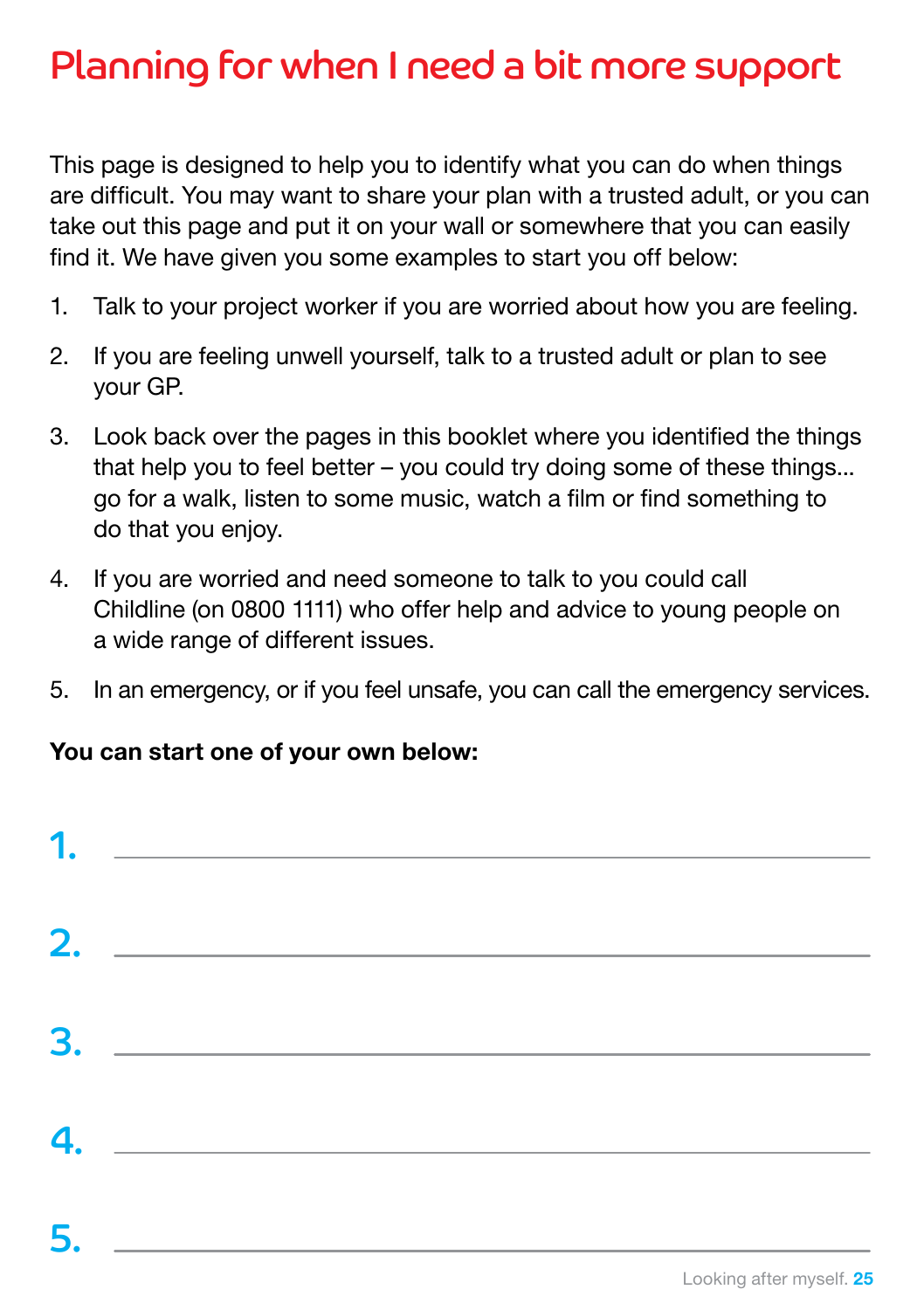#### My contacts

Write in the numbers of some contacts you may need below:

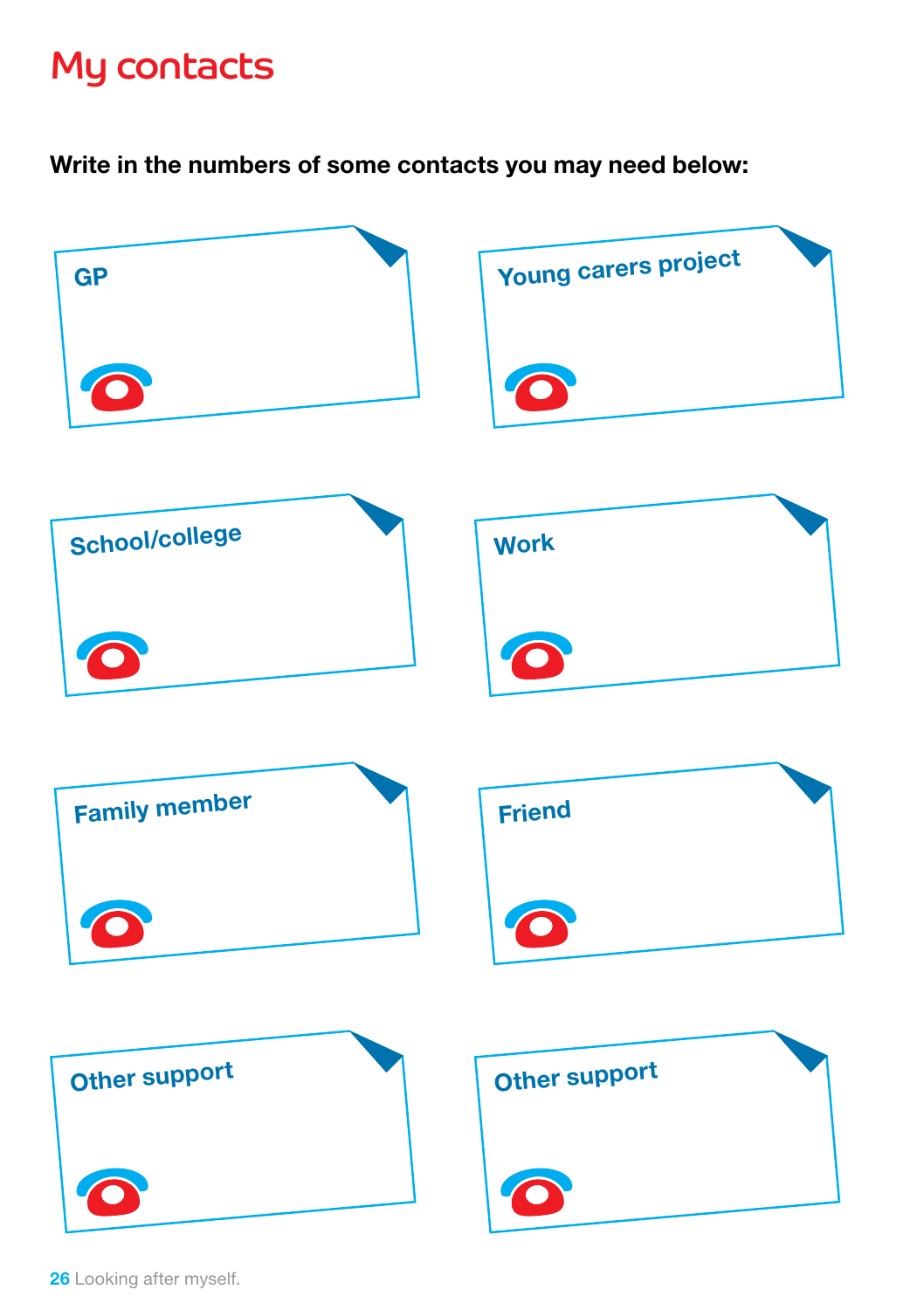#### Useful sources of information and support for young people:

www.rethink.org/living-with-mental-illness/young-people

www.thesite.org/healthandwellbeing/mentalhealth

www.mindfull.org

www.youngminds.org.uk/for\_children\_young\_people

Doc Ready – an interactive app designed to help you to prepare for a meeting with a GP or health professional: www.docready.org

You can find more resources, information, activities and blogs on the Young Carers in Focus network page by visiting www.makewav.es/ycif





**MINDFUI**